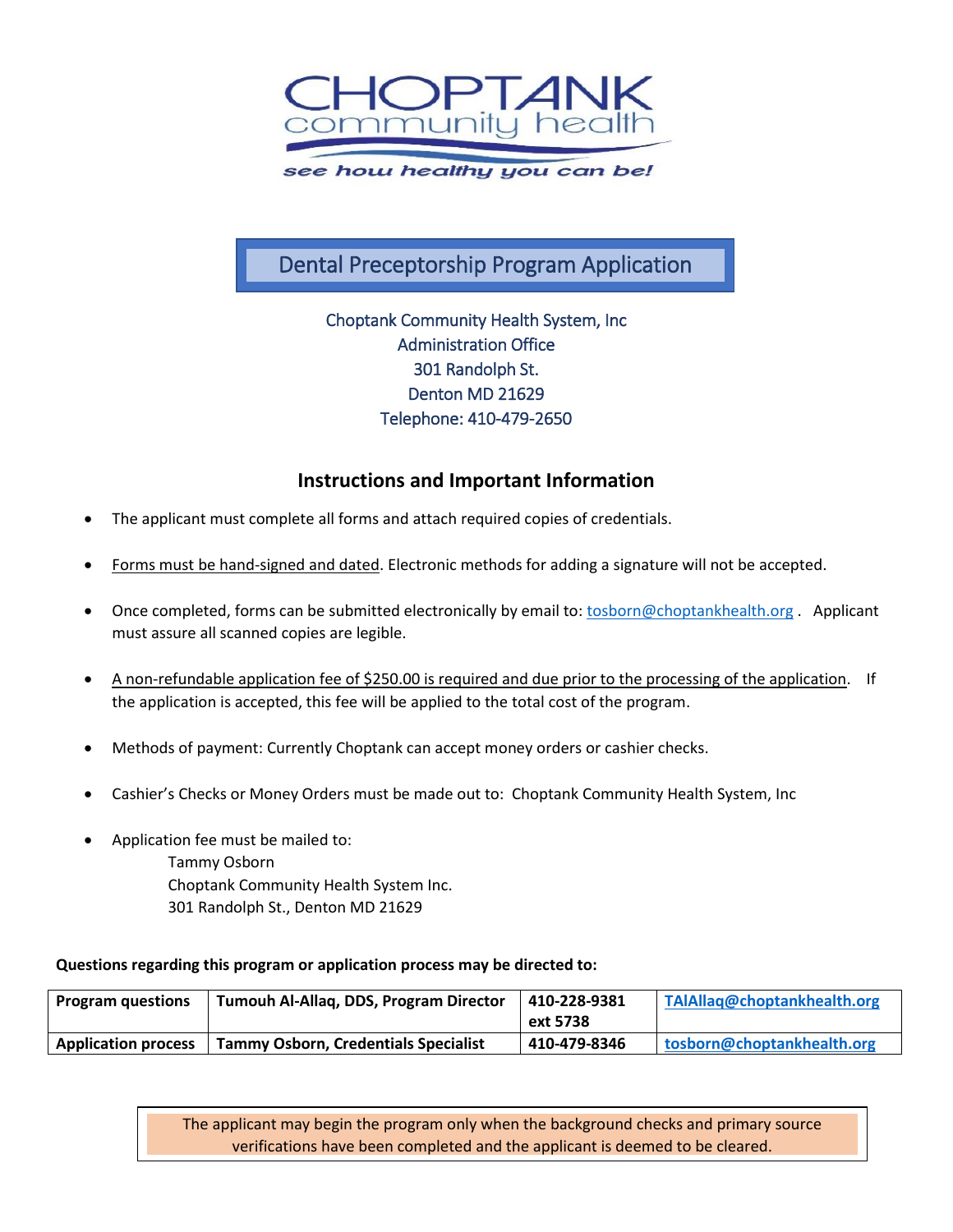## **Completing the Application Packet**

**Part 1: Dental Preceptorship Program Application (two page**s). Complete both pages with all applicable information.

**Part 2: International Consent/Authorization (one page).** Read/complete information/print name/sign/date this page.

**Part 3: Applicant Disclosure (one page).** Read and return with application.

**Part 4: Acknowledgement and Authorization (one page).** Read/sign/date.

**Part 5: User Code of Ethics (two pages).** Read page one and two then one page two, print your name/sign/date.

**Part 6: Confidentiality Agreement (one page).** Read, print your name/sign/date.

**Part 7: Required Vaccine Records for non-employed clinical staff at Choptank Community Health (2 pages).** Read page one and then complete page two. Attach copies of your immunization records and ppd screenings.

**Part 8: Health and Safety Training Acknowledgement (one page).** Read, print your name/sign/date.

**Part 9: Choptank Community Health System, Inc. Quality and Safety Handbook (pages 13 through 48).** Read pages 13 – 48. The form you complete for Part 8 is the attestation that you have read this information.

> **Documentation to Submit with the Application Packet**

## **Please attach copies of the documents listed below as applicable:**

## TWO FORMS OF IDENTIFCATION IS REQUIRED – acceptable examples listed below

- o **Passport**
- o **Driver's License OR valid State Identification Card**
- o **Visa**
- o **Green Card**
- o **Social Security Card**

#### REQUIRED DOCUMENTS TO SUBMIT WITH APPLICATION

- o **Two letters of recommendation**
- o **CPR card**
- o **CV/Resume**
- o **Dental School Diploma or graduate certificate**
- o **Dental School Transcripts**
- o **Dentist license (past and present)**
- o **Immunization/vaccine records**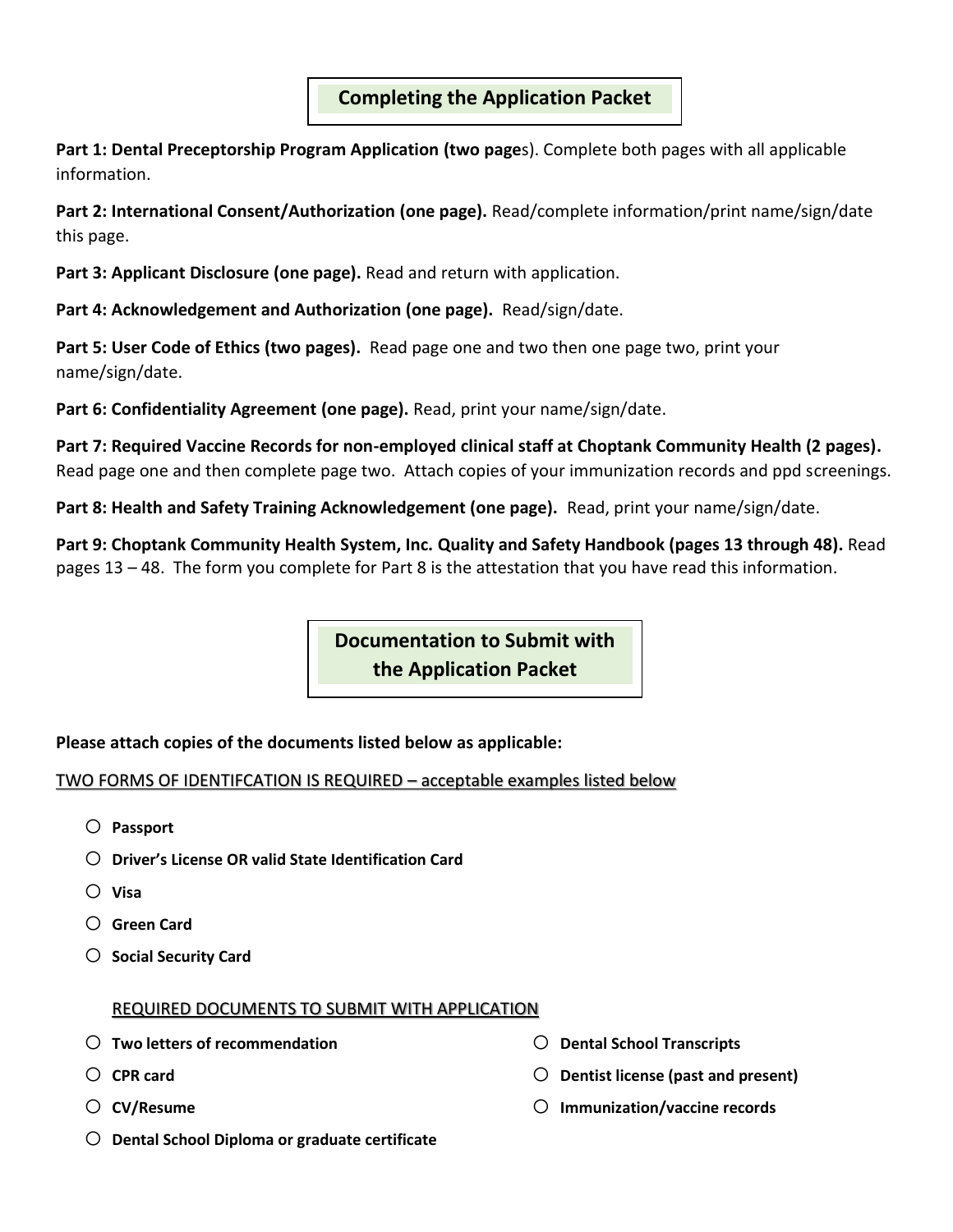# **Dental Preceptorship Program Application**

|                             |                                                                                              | Dental School Attended (attach copy of diploma): _____________________________Graduation Date: _______________ |  |
|-----------------------------|----------------------------------------------------------------------------------------------|----------------------------------------------------------------------------------------------------------------|--|
| US Citizen YES or NO: _____ |                                                                                              |                                                                                                                |  |
|                             | Social Security Number YES or NO _____ (if yes, attach copy of Social Security card)         |                                                                                                                |  |
|                             | Green Card YES or NO: _________________(if yes, attach copy of green card)                   |                                                                                                                |  |
|                             | Visa YES or NO: _____________ If yes, what visa type ________________(attach a copy of visa) |                                                                                                                |  |
|                             | Immigration Status: ___________________________Other Status: ____________________            |                                                                                                                |  |
|                             |                                                                                              |                                                                                                                |  |
|                             | Current Address (address/City/State/Country):                                                |                                                                                                                |  |
|                             |                                                                                              |                                                                                                                |  |
|                             |                                                                                              |                                                                                                                |  |
|                             |                                                                                              |                                                                                                                |  |
|                             | Previous Addresses (for past seven years): Use additional page if needed.                    |                                                                                                                |  |

**\_\_\_\_\_\_\_\_\_\_\_\_\_\_\_\_\_\_\_\_\_\_\_\_\_\_\_\_\_\_\_\_\_\_\_\_\_\_\_\_\_\_\_\_\_\_\_\_\_\_\_\_\_\_\_\_\_\_\_\_\_\_\_\_\_\_\_\_\_\_\_\_\_\_\_\_\_\_\_\_\_\_\_\_\_\_\_\_\_\_\_**

**\_\_\_\_\_\_\_\_\_\_\_\_\_\_\_\_\_\_\_\_\_\_\_\_\_\_\_\_\_\_\_\_\_\_\_\_\_\_\_\_\_\_\_\_\_\_\_\_\_\_\_\_\_\_\_\_\_\_\_\_\_\_\_\_\_\_\_\_\_\_\_\_\_\_\_\_\_\_\_\_\_\_\_\_\_\_\_\_\_\_\_**

**\_\_\_\_\_\_\_\_\_\_\_\_\_\_\_\_\_\_\_\_\_\_\_\_\_\_\_\_\_\_\_\_\_\_\_\_\_\_\_\_\_\_\_\_\_\_\_\_\_\_\_\_\_\_\_\_\_\_\_\_\_\_\_\_\_\_\_\_\_\_\_\_\_\_\_\_\_\_\_\_\_\_\_\_\_\_\_\_\_\_\_**